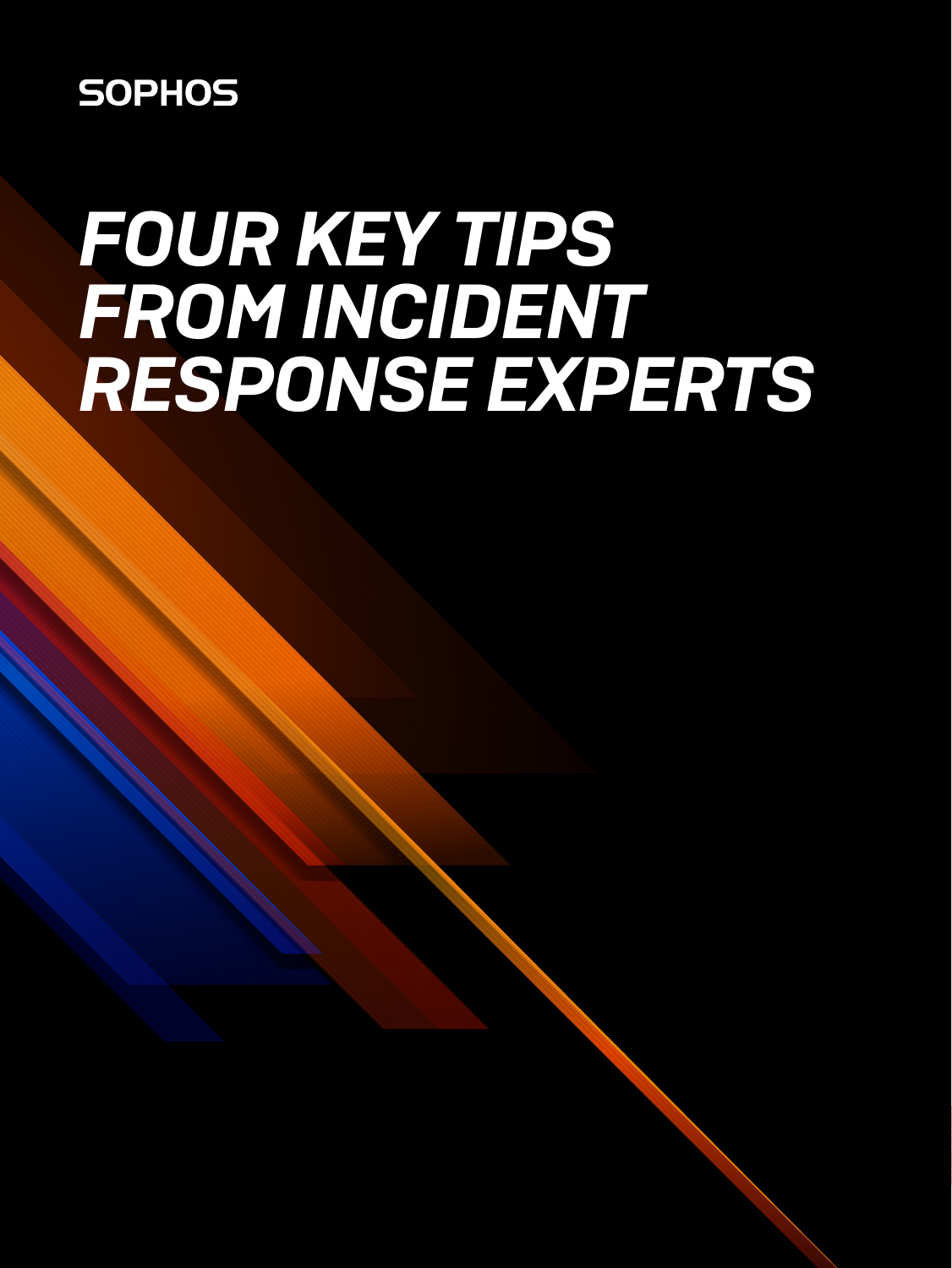Responding to a critical cyber incident can be an incredibly stressful and intense time. While nothing can fully alleviate the pressure of dealing with an attack, understanding these key tips from incident response experts will help give your team advantages when defending your organization.

This document highlights the biggest lessons everyone should learn when it comes to responding to cybersecurity incidents. They are based on the real-world experience of the Sophos Managed Threat Response and Sophos Rapid Response teams, who have collectively responded to thousands of cybersecurity incidents.

# Tip #1: React as quickly as possible

When an organization is under attack, every second matters.

There are a few reasons why teams may take too long to react. The most common is that they don't understand the severity of the situation they find themselves in, and that lack of awareness leads to a lack of urgency.

Attacks tend to hit at the most inopportune times: holidays, weekends, and in the middle of the night. Since most incident response teams are significantly understaffed, this can understandably lead to a "we'll get to that tomorrow" attitude. But unfortunately, tomorrow may be too late to do something to minimize the impact of the attack.

Overwhelmed teams are also more likely to react slowly to indicators of attack because they suffer from alert fatigue, which means signals get lost in the noise. Even when a case is initially opened, it may not be correctly prioritized due to a lack of visibility and context. This costs time, and time is not on a defender's side when it comes to incident response.

Even in situations where the security team is aware that they are under attack and something needs to be done immediately, they may not have the experience to know what to do next, which also makes them slow to respond. The best way to combat this is by [planning for incidents in advance.](https://secure2.sophos.com/en-us/security-news-trends/Whitepapers/gated-wp/incident-response-guide.aspx)

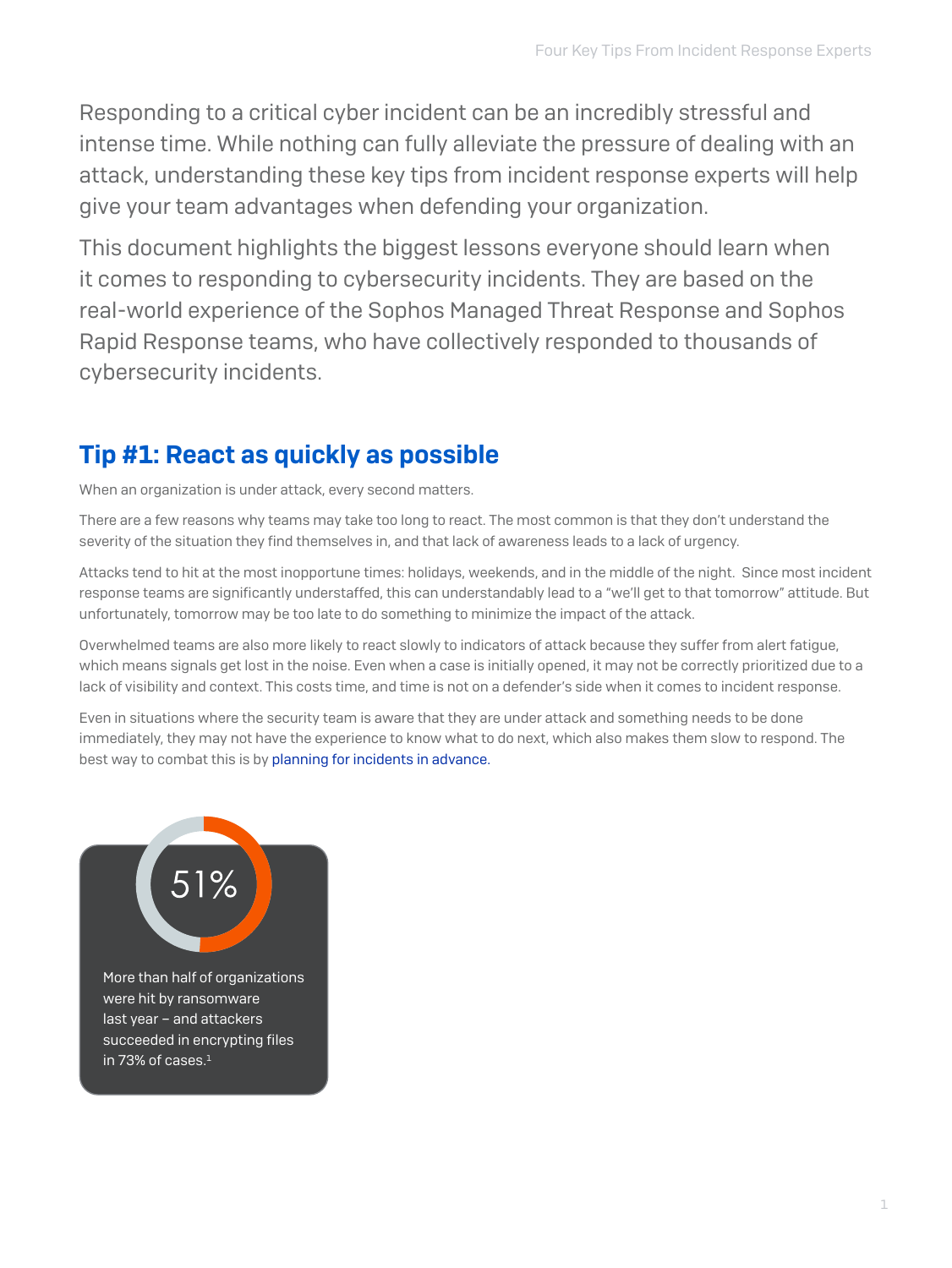## Tip #2: Don't declare "mission accomplished" too soon

When it comes to incident response it's not enough to only to treat the symptoms. It's important to treat the disease as well.

When a threat is detected, the first thing to do is triage the immediate attack. This could mean cleaning up a ransomware executable or a banking Trojan or blocking the exfiltration of data. However, often teams will stop the initial attack but not realize they haven't really solved the root cause.

Successfully removing malware and clearing an alert doesn't mean the attacker has been ejected from the environment. It's also possible that what was detected was only a test run by the attacker to see what defenses they're up against. If the attacker still has access, they'll likely strike again, but more destructively.

Incident response teams need to ensure they address the root cause of the original incident they mitigated. Does the attacker still have a foothold in the environment? Are they planning to launch a second wave? Incident response operators who have remediated thousands of attacks know when and where to investigate deeper. They look for anything else attackers are doing, have done, or might be planning to do in the network – and neutralize that, too.

For [example,](https://news.sophos.com/en-us/2020/09/22/mtr-casebook-blocking-a-15-million-maze-ransomware-attack/) in one instance, Sophos incident response specialists were able to thwart an attack that lasted nine days and saw three separate attempts by the attackers to hit an organization with ransomware.

Since they were not yet a Sophos MTR customer, the [Sophos Rapid Response team](https://www.sophos.com/en-us/products/managed-threat-response/rapid-response.aspx) was first engaged.

In the first wave of the attack (which was ultimately blocked by the organization's endpoint protection solution) attackers targeted 700 computers with Maze ransomware and were making a ransom demand of US\$15 million. Realizing that they were under attack, the target's security team engaged the advanced incident response skills of the Sophos Managed Threat Response (MTR) team.

The Sophos incident response specialists quickly identified the compromised admin account, identified and removed several malicious files, and blocked attacker commands and C2 (command and control) communications. The Sophos MTR team was then able to defend against two additional waves of attacks by the adversary. If the attackers had succeeded and the victim had paid, this could have been one of the most expensive ransomware payments to date.

In another [example,](https://news.sophos.com/en-us/2020/08/18/mtr-casebook-the-ransomware-hunt-that-unearthed-a-historic-banking-trojan/) the Sophos MTR team responded to a potential ransomware threat but quickly realized there was no evidence of ransomware. At this point, some teams might have closed the case and moved on to other work. However, the Sophos MTR team continued investigating and uncovered a historic banking trojan. Fortunately for this customer, the threat was no longer active, but it serves as an example of why it's important to look beyond the initial symptoms in order to determine the full root cause, as it could be an indicator of a broader attack.

### SOPHOS MTR CASEBOOK:

#### The ransomware hunt that unearthed a historic banking trojan



● Undiscovered ● Discovered ● Triage/Analysis ● Containment/Neutralization

2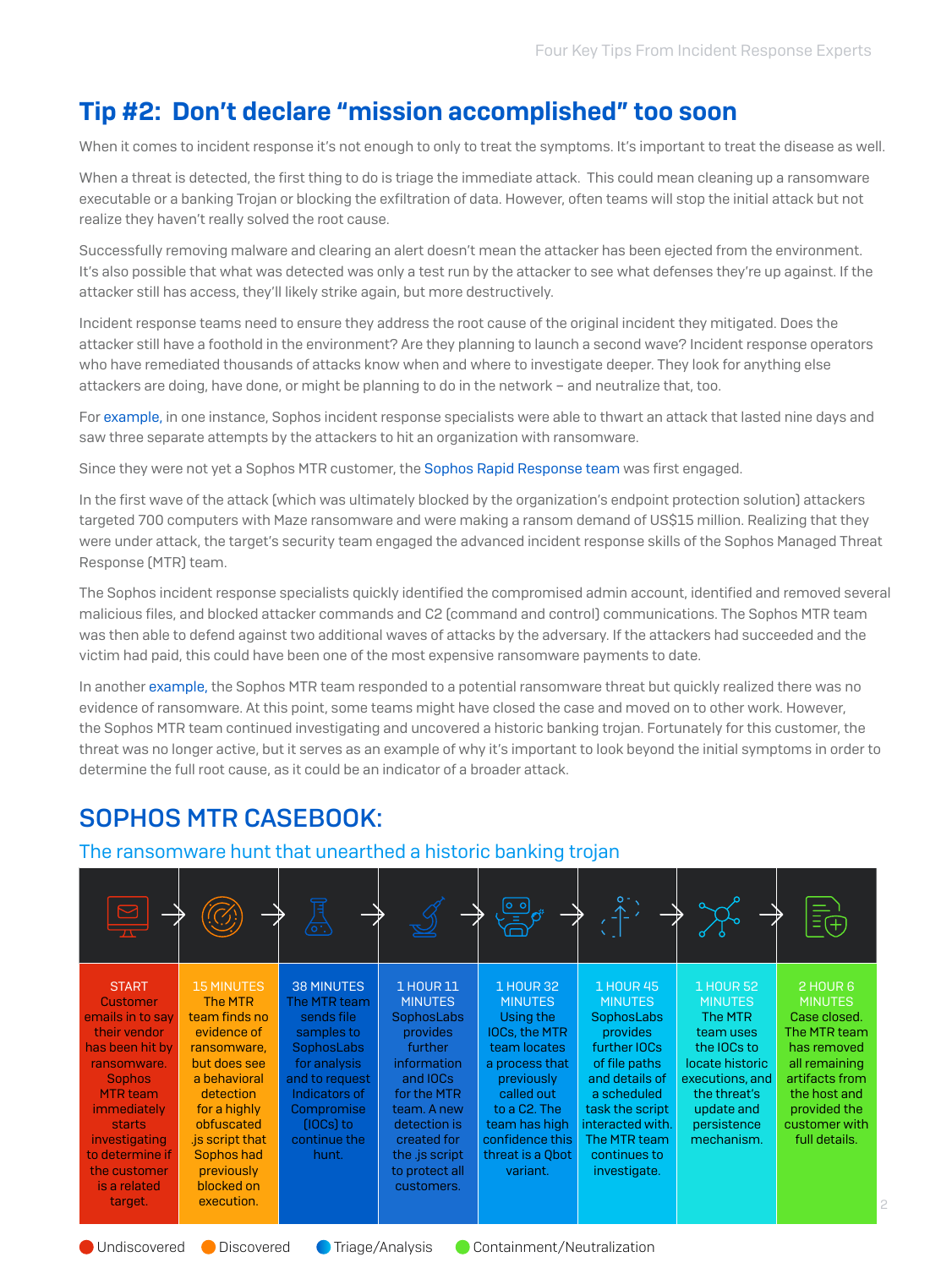## Tip #3: Complete visibility is crucial

While navigating an attack, nothing makes defending an organization more difficult than flying blind. It's important to have access to the right high-quality data, which makes it possible to accurately identify potential indicators of attack and determine root cause.

Effective teams collect the right data to see the signals, can separate the signals from the noise, and know which signals are the most important to prioritize.

#### *Collecting signals*

Limited visibility into an environment is a sure-fire way to miss attacks. Over the years, many big-data tools have been brought to market to try and solve this specific challenge. Some rely on event-centric data like log events, others utilize threat-centric data, and others rely on a hybrid approach. Either way, the goal is the same: collect enough data to generate meaningful insights for investigating and responding to attacks that would otherwise have been missed.

Collecting the right high-quality data from a wide variety of sources ensures complete visibility into an attacker's tools, tactics, and procedures (TTPs). Otherwise, it's likely only a portion of the attack will be seen.

#### *Reducing noise*

Fearing they won't have the data they need to get the full picture of an attack, some organizations (and the security tools they rely upon) collect everything. However, they're not making it easier to find a needle in a haystack; they're making it harder by piling on more hay than is necessary. This not only adds to the cost of data collection and storage, but it also creates a lot of noise, which leads to alert fatigue and time wasted chasing false positives.

#### *Applying context*

There's a saying among threat detection and response professionals: "Content is king, but context is queen." Both are necessary to run an effective incident response program. Applying meaningful metadata associated to signals allows analysts to determine if such signals are malicious or benign.

One of the most critical components of effective threat detection and response is prioritizing the signals that matter the most. The best way to pinpoint the alerts that matter the most is with a combination of context provided by security tools (i.e. endpoint detection and response solutions), artificial intelligence, threat intelligence, and the knowledge base of the human operator.

Context helps pinpoint where a signal originated, the current stage of the attack, related events, and the potential impact to the business.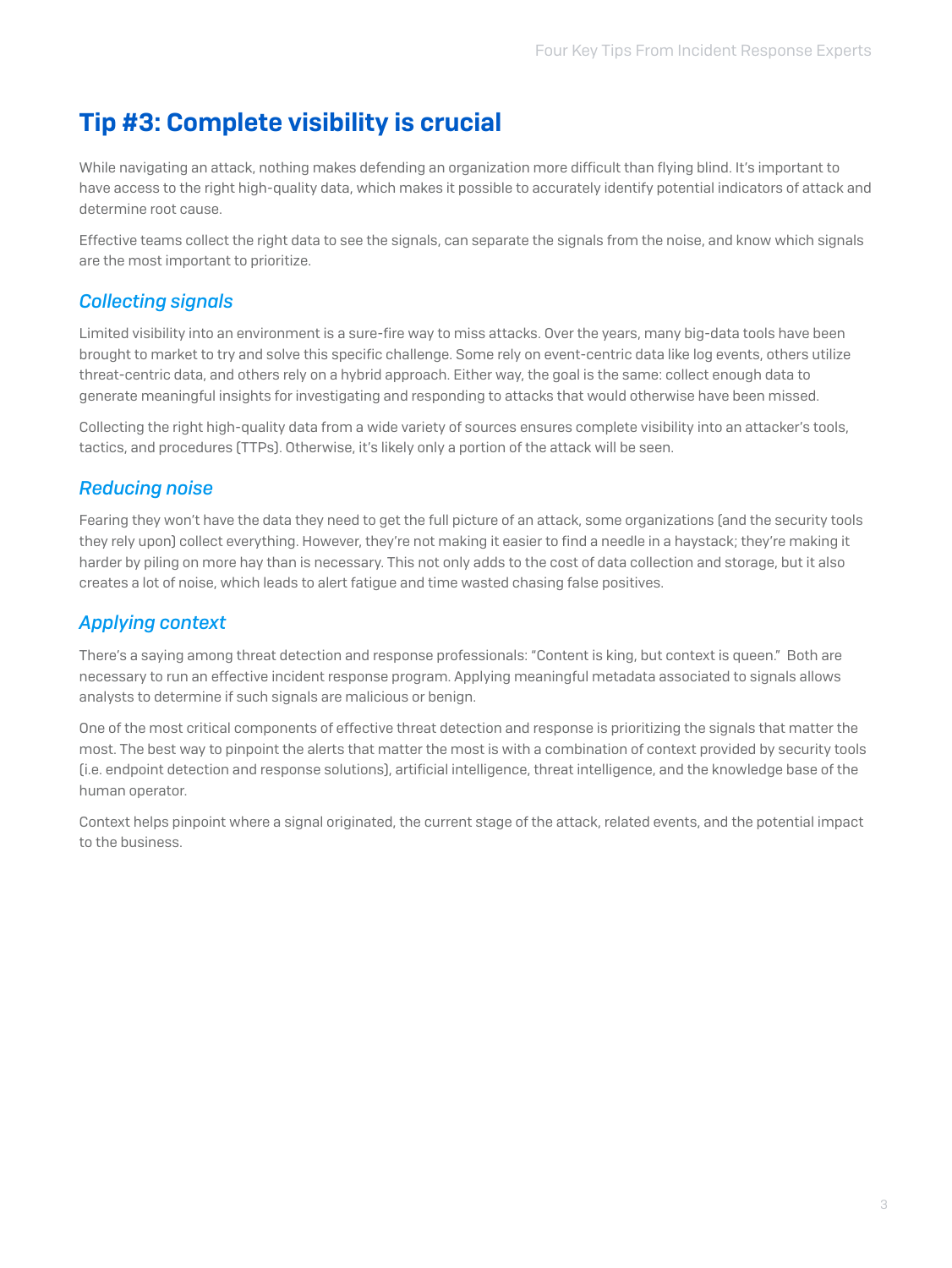## Tip #4: It's OK to ask for help

No organization wants to deal with breach attempts. However, there's no substitute for experience when comes to responding to incidents. This means that the IT and security teams often tasked with high-pressure incident response are thrown into situations that they simply don't have the skills to deal with; situations that often have a massive impact on the business.

The lack of skilled resources to investigate and respond to incidents is one of the biggest problems facing the cybersecurity industry today. This problem is so widespread that according to ESG Research<sup>2</sup>, "34% say their biggest challenge is that they lack skilled resources to investigate a cybersecurity incident involving an endpoint to determine root cause and the attack chain."

This dilemma has given way to a new alternative: managed security services. Specifically, managed detection and response (MDR) services. MDR services are outsourced security operations delivered by a team of specialists, and act as an extension of a customer's security team. These services combine human-led investigations, threat hunting, real-time monitoring, and incident response with a technology stack to gather and analyze intelligence. According to Gartner, "by 2025 50% of organizations will be using MDR services"3, signaling a trend that organizations are realizing they will need help to run a complete security operations and incident response program.

For organizations that have not employed an MDR service and are responding to an active attack, incident response specialist services are an excellent option. Incident responders are brought in when the security team is overwhelmed and needs outside experts to triage the attack and ensure the adversary has been neutralized.

Even organizations that have a team of skilled security analysts can benefit from collaborating with an incident response service to shore up gaps in coverage (i.e. nights, weekends, holidays) and specialized roles that are needed when responding to incidents.